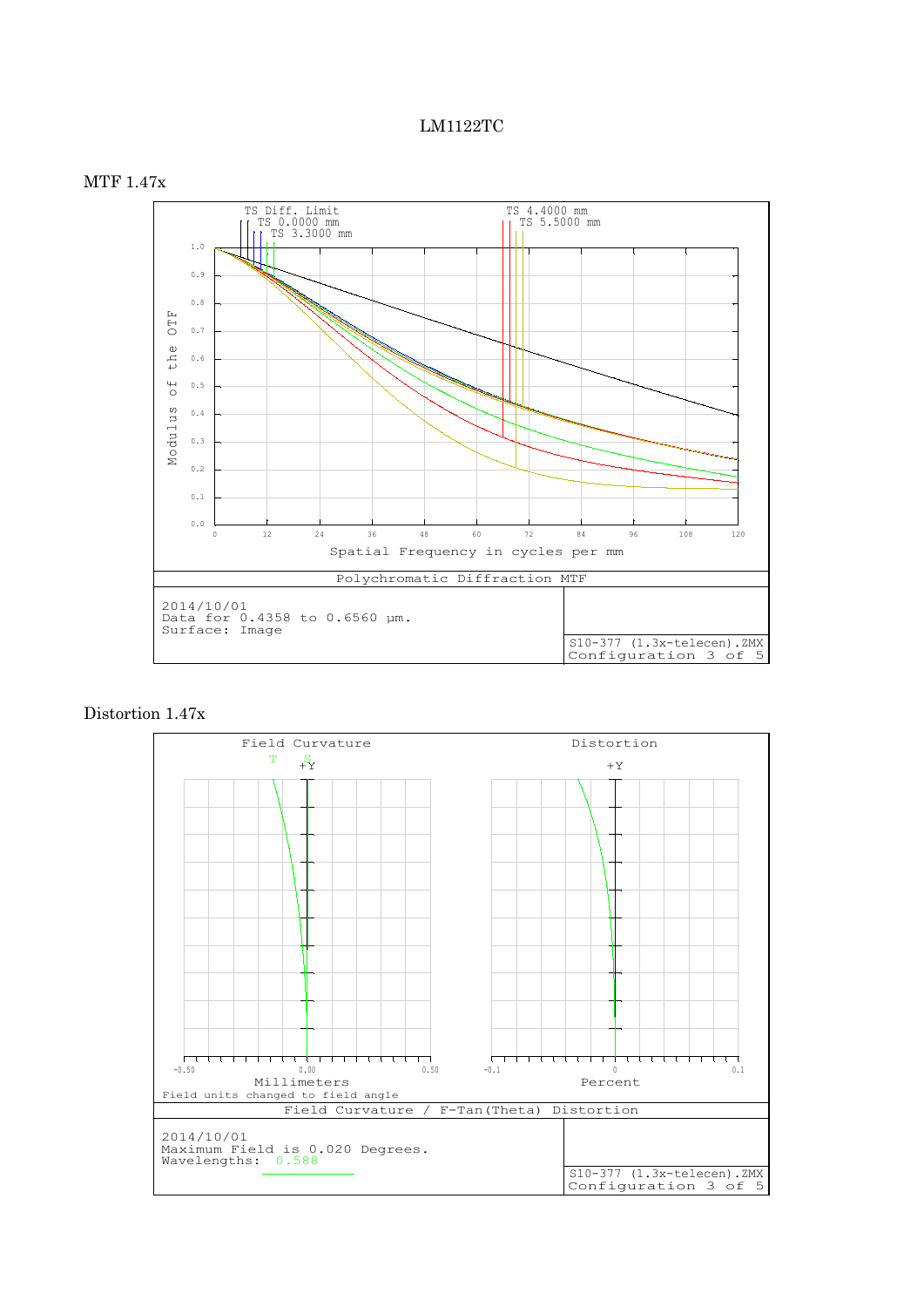



## Distortion 1.3x